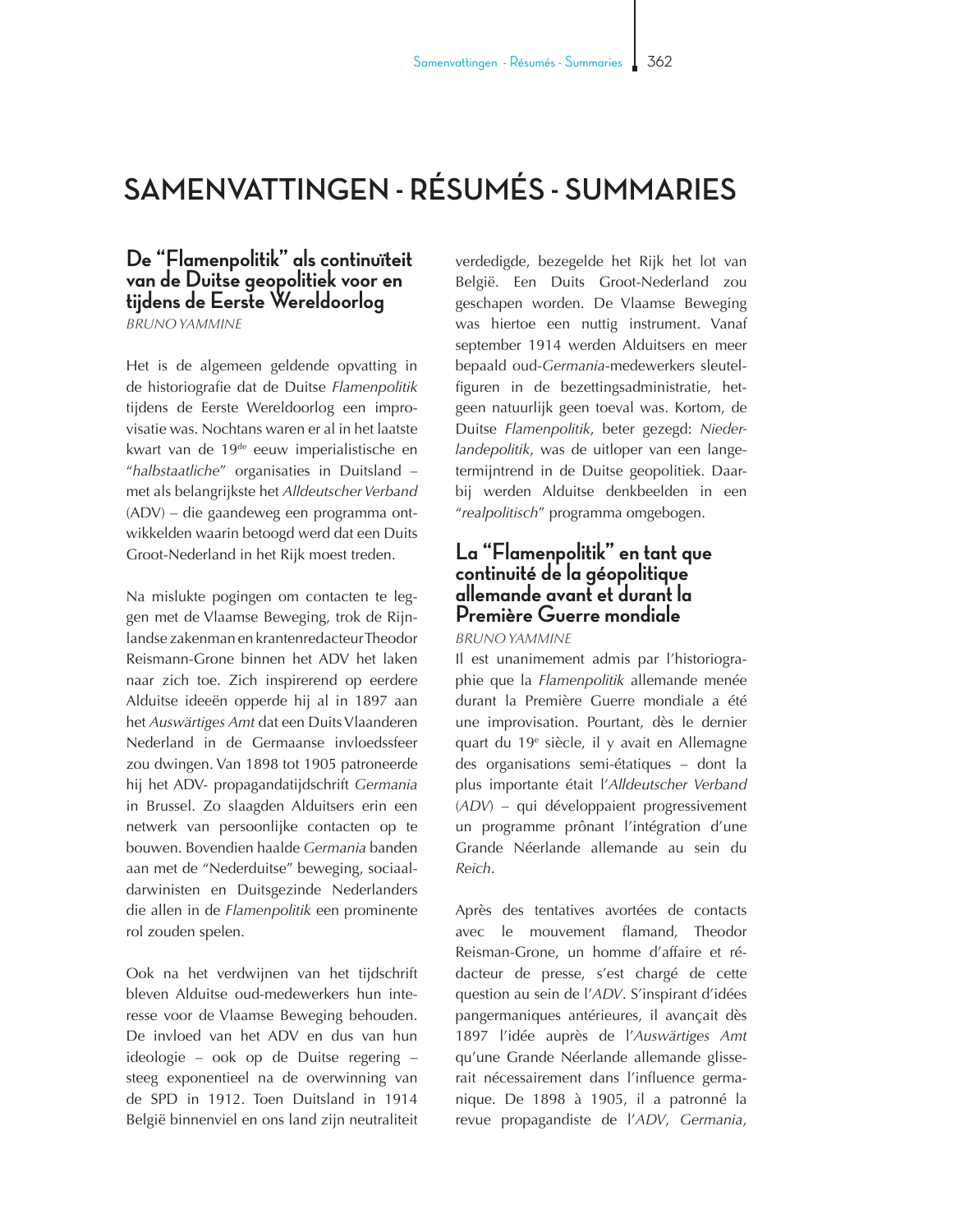à Bruxelles. Les pangermanistes ont ainsi réussi à mettre sur pied un réseau de contacts personnels. En outre, *Germania* a noué des liens avec le mouvement 'bas allemand', les sociaux darwinistes et des Néerlandais proallemands qui joueront tous un rôle majeur dans la *Flamenpolitik*. Même après la disparition de la revue, d'anciens membres du mouvement pangermanique n'ont cessé de faire montre de leur intérêt pour le mouvement flamand. L'influence de l'*ADV* et donc de son idéologie, y compris sur le gouvernement allemand, s'est accru de façon exponentielle après la victoire du *SPD* en 1912. Lorsque l'Allemagne a attaqué la Belgique en 1914 et que celle-ci a défendu sa neutralité, le *Reich* a scellé le sort de la Belgique. Une Grande Néerlande allemande allait être créée. Pour ce faire, le mouvement flamand constituerait un instrument utile. À partir de septembre 1914, des pangermanistes et, plus particulièrement, d'anciennes personnalités clé liées à *Germania* ont joué un rôle majeur dans l'administration d'occupation, ce qui n'est bien sûr pas un hasard. Bref, la *Flamenpolitik* allemande ou, plus correctement la *Niederlandepolitik*, est une émanation de la géopolitique allemande sur la longue durée. Dans ce contexte, des figures de proue pangermanistes ont infléchi le programme dans la voie de la *realpolitik*.

## **The "Flamenpolitik" as a Continuity in German Geopolitics Before and During the First World War**  *BRUNO YAMMINE*

The consensus in historiography is that the German *Flamenpolitik* during the First World War was an improvisation. Yet imperialistic and '*Halbstaatliche*' organisations in Germany – the most important of which was the *Alldeutscher Verband* (ADV, the "Pan-German League") – which already existed by the last quarter of the 19th century, and developed a plan for the integration of a "Greater-Netherlands" into in the German *Reich*.

After unsuccessful attempts to establish contacts within the Flemish movement, newspaper editor and businessman Theodor Reismann-Grone from the Rhineland, took control of the ADV. Inspired by earlier Pan-German ideas, he suggested to the *Auswärtiges Amt* in 1897 that a "Germanic" Greater-Netherlands would come under German sphere of influence. From 1898 to 1905 he controlled the ADV's propaganda journal *Germania*, based in Brussels, and set up a network of personal contacts. In this way, *Germania* forged closer ties with the "*Nederduitse*" movement, with the Social Darwinists and with the Dutch pro-Germans who would play an important role in the *Flamenpolitik*.

Even after the journal was abolished, its former employees did not lose interest in the Flemish Movement. The ADV's influence, and moreover the influence of its ideology, extended as far as the German government and grew exponentially after the SPD victory in 1912.

When Belgium defended its neutrality after the German invasion of 1914, Germany sealed its fate. A German Greater-Netherlands would be created and, in achieving this, the Flemish Movement was a useful tool. From September 1914 onwards, it was no coincidence that many from the Pan-German movement, and more specifically former employees of *Germania*, became important figures in the occupation administration. In short, the German *Flamenpolitik*, move correctly still *Niederlandepolitik*, was the offshoot of a much longer-term trend in German geopolitics,